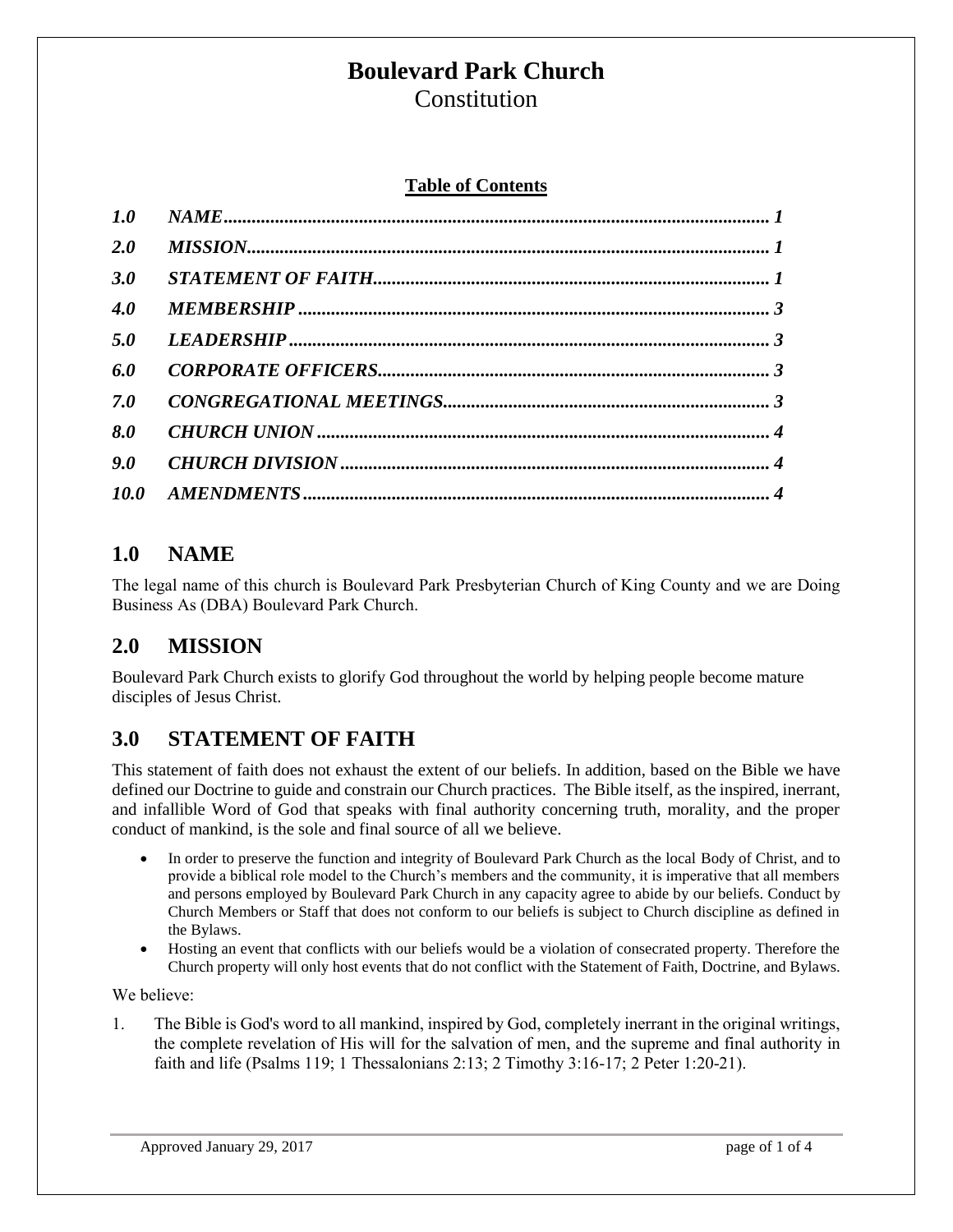## **Boulevard Park Church** Constitution

- 2. In one God, Creator of all things, infinitely perfect and eternally existing in three persons, Father, Son, and Holy Spirit (Deuteronomy 6:4; Matthew 3:16-17; 28:19; 2 Corinthians 13:14; 1 Peter 1:2).
- 3. That Jesus Christ was conceived by the Holy Spirit, born of the virgin Mary, and is true God and true man (Isaiah 7:10-16; Matthew 1:23; Philippians 2:5-7; Hebrews 2:17).
- 4. That man was created by God in His image and likeness, with a sinless nature, and with rationality and volition making him morally responsible to God (Genesis 2:7, 15-25; Ecclesiastes 7:29; James 3:9).
- 5. That God the Father sent God the Son, Jesus Christ, to live and die on earth as the perfect sacrifice to pay the penalty for our sins (John 1:1, 14; 3:16; Romans 4:25; 2 Corinthians 5:21; 1 Peter 2:24).
- 6. In the historic bodily resurrection of the Lord Jesus Christ and the future resurrection of the dead; of the believer to everlasting blessedness and joy with the Lord; of the unbeliever to everlasting separation from God and conscious punishment (Romans 4:25; 1 Corinthians 15:3-8; Daniel 12:2; John 5:28-29; Revelation 19-20).
- 7. That all who turn from their sin and receive the Lord Jesus Christ by faith are born of the Holy Spirit and become children of God, a relationship in which they are eternally secure (John 1:12; 3:16; 10:27- 29; Romans 8:29-39; 10:9-10; Ephesians 4:30; Philippians 1:6; 1 Peter 1:3-5).
- 8. That the Holy Spirit indwells each believer in that our bodies become His temple, and that He empowers us to live and serve in a dynamic and fulfilling way as we depend upon Him (John 14:16- 18; 15:26; Romans 8:26-27; 2 Corinthians 3:17-18; Galatians 4:6; Ephesians 1:13-14; 5:18-6:9; Philippians 2:12-13).
- 9. That the true church is spiritual and universal, one in the Holy Spirit, and composed of all believers in Jesus Christ. We believe that the local assembly exists to worship Him, to nurture believers, and to proclaim Him to the world. (John 4:23-24; Romans 12:1; 1 Corinthians 12:13; Ephesians 4:11-16; Philippians 3:3).
- 10. That Jesus Christ will return in the clouds to take away His church and will return to earth (John 14:3; Acts 1:11; Hebrews 9:28; James 5:8; 1 John 3:2; Revelation 19:11-16; 22:20).
- 11. That Satan is the enemy of God and all righteousness and is at work in the world today through demonic emissaries who attack the mind, body, will, heart, and conscience. Satan is the roaring lion seeking to deceive, destroy, rule and accuse (John 8:44, Matthew 13:36-43, Ephesians 6:10-2, 1 Peter 5:8).
- 12. That all believers are called into a life of separation from all worldly and sinful practices and to a positive, sanctified, consistent life (James 4:4, Romans 12:1-2, 1 John 2:15-17, 2 Corinthians 6:14- 18, Romans 1:16-32).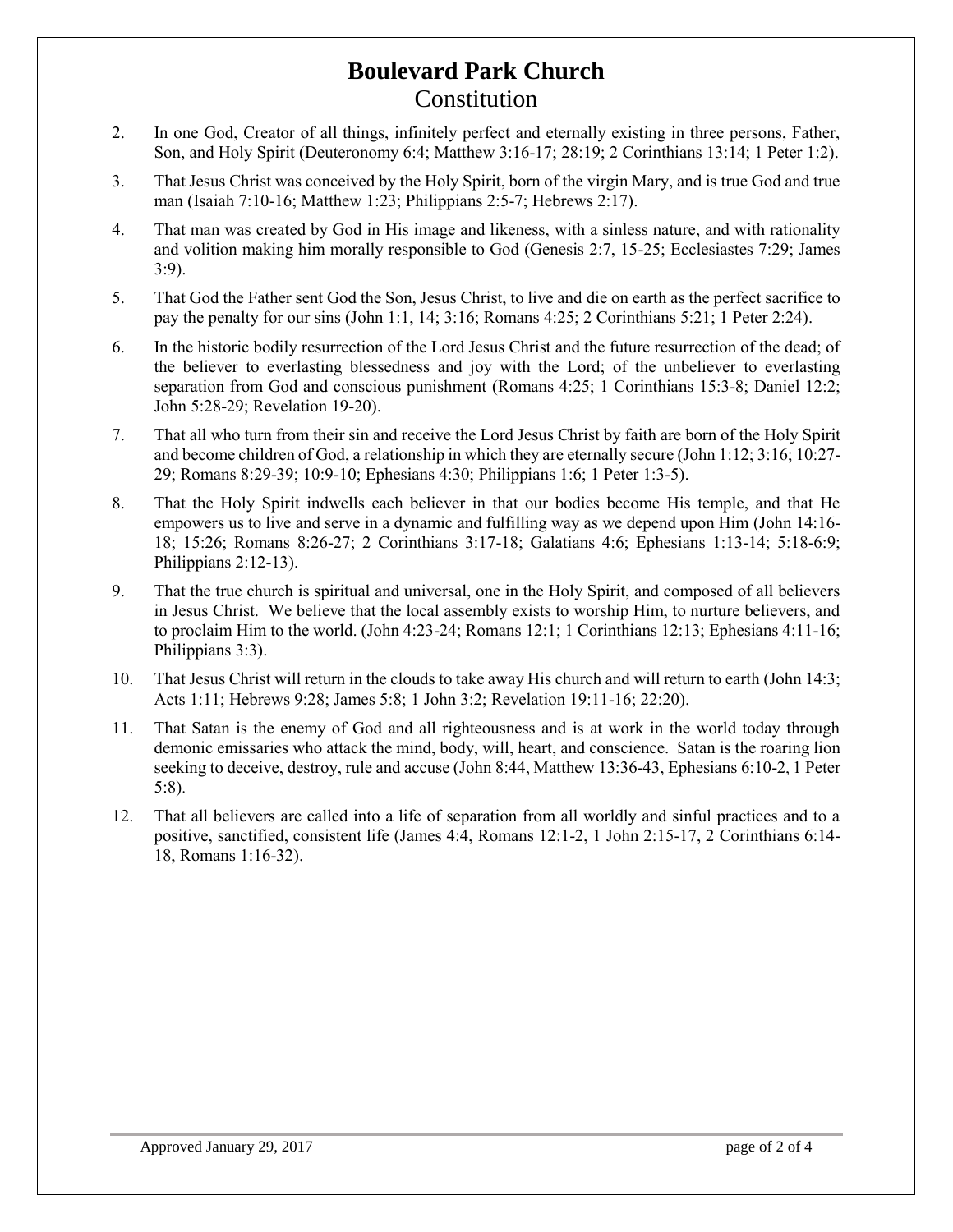## **Boulevard Park Church Constitution**

#### <span id="page-2-0"></span>**4.0 MEMBERSHIP**

The membership of this church shall consist of individuals 16 years old and older who confess faith in the Lord Jesus Christ as their Savior, who have assurance of salvation, whose lives bear witness of their confession, who have been baptized, and who agree to abide by the Boulevard Park Church Constitution and Bylaws.

#### <span id="page-2-1"></span>**5.0 LEADERSHIP**

Consistent with the Bible, Boulevard Park Church is led by Elders, including the Senior Pastor, who are elected or called by the church members and given the responsibility and authority to lead the church. Subject to the Articles of Incorporation, this Constitution, and the Bylaws, the Board of Elders has final interpretative authority on the Bible's meaning and application in all matters pertaining to the church's faith, doctrine, practice, policy, discipline, and government. Literal translations of the Bible such as The New American Standard Bible (NASB, 1995 version), English Standard Version (ESV) and New King James Version (NKJV) are used by the Board of Elders for interpretation and application.

#### <span id="page-2-2"></span>**6.0 CORPORATE OFFICERS**

As a Corporation in the State of Washington, Boulevard Park Church has designated certain persons to act as Corporate Officers on behalf of the Corporation in matters relative to the existence of a Corporation in this state. The Corporate President, the Corporate Secretary, and the Corporate Treasurer are designated as Corporate Officers and are accountable to the Board of Elders. Only those currently in office are Corporate Officers.

Corporate Officers are charged with the responsibility to act on behalf of the congregation in all matters related to the status of the Corporation. Responsibilities include, but are not limited to:

- 1. Ensuring that the Corporation fulfills all its responsibilities to state and local government jurisdictions such as payment of license fees and taxes.
- 2. Insuring that the Corporation properly operates as a non-profit Corporation under Section 501 (C) (3) of the Internal Revenue Code.
- 3. Signing and safeguarding all legal papers on behalf of the Corporation, such as the Articles of Incorporation, deeds, mortgages, contracts, etc.

### <span id="page-2-3"></span>**7.0 CONGREGATIONAL MEETINGS**

Regular congregational meetings shall be held at least annually. In addition the Board of Elders may call special congregational meetings. The meetings shall be moderated by a member of the Board of Elders.

- 1. The Annual Business Meeting will be held within 60 days prior to the fiscal year end. The purpose is to review, amend as necessary and approve the annual budget, receive reports, and consider other business.
- 2. All congregational meetings must be announced at least two Sundays prior to the meeting. Announcement shall be made orally from the pulpit at regular worship services, by printing in the church bulletins, and via digital media as appropriate. Announcements shall include the date, time, place, and purpose of the meeting.
- 3. Each member of the church is entitled to one vote on each motion brought to a vote at congregational meetings. Proxy voting is not permitted.
- 4. The presence of ten percent (10%) of the members constitutes a quorum required to transact business, and a simple majority of those present is required for approval, except that changes to the Articles of Incorporation, Constitution, Doctrine, church union and/or church division require a quorum of twenty-five percent  $(25%)$  of the active members be present, and a two-thirds  $(2/3)$